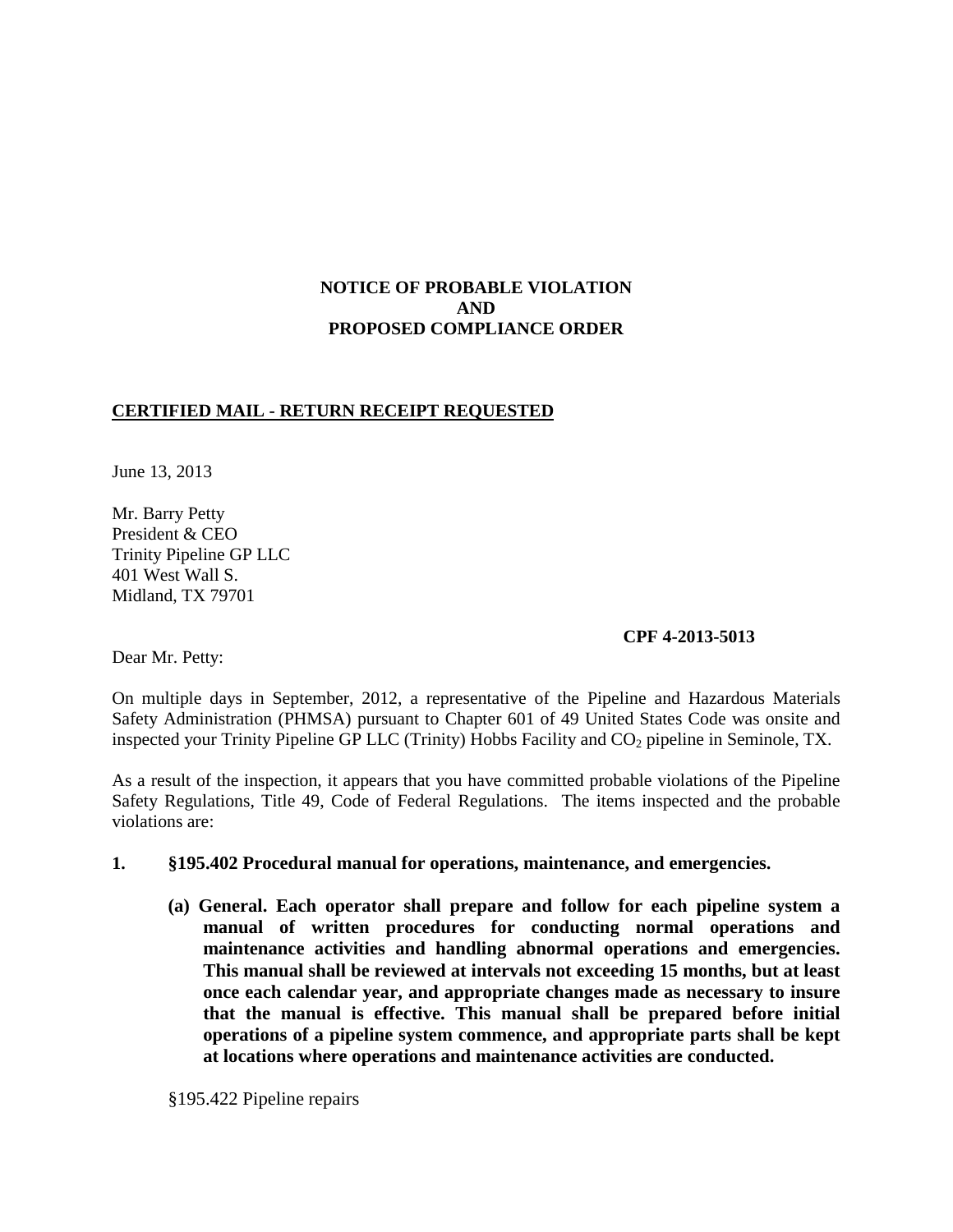(a) Each operator shall, in repairing its pipeline systems, insure that the repairs are made in a safe manner and are made so as to prevent damage to persons or property.

Trinity did not follow their procedures for selecting a repair method for shallow gouges and grooves resulting from a Third Party strike of their line. Also, Trinity failed to follow the process for using a composite sleeve as required by ASME B31.4 (referenced in the Trinity O&M Procedures). Further, Trinity did not properly install the composite sleeve in accordance with the manufacturer's installation procedures.

Trinity personnel presented PHMSA an Engineering Report from Enterteq Engineering dated 7/31/2012 that stated the maximum depth of the defect was 0.009" deep or 3.29%. For this defect, the repair method identified by the Trinity O&M procedures (Table TPL-4) should have been one of the following methods: removal by grinding; a pipe replacement (cutout); or full encirclement welded split sleeve. Instead a "Clock Spring" composite sleeve was installed. This type of repair is not included in the "Approved repairs" listed in table TPL-4.

PHMSA staff confirmed that although the clock spring was used and the Trinity personnel installing the clock spring were certified to install them utilizing the Coil Pass Method, no grinding, magnetic particle or dye penetrant inspection was performed on the defect to identify cracking as required by ASME B31.4. Thus the repair process did not follow the requirements as defined in B31.4

PHMSA staff further confirmed that only the coating immediately surrounding the defect was removed, not the 4-6 inches on each side of the area to be sleeved as required in the Clock Spring installation procedures.

## **2. §195.402(a) Procedural manual for operations, maintenance, and emergencies (see Violation Number 1)**

§195.505 Qualification program

(h) After December 16, 2004, provide training, as appropriate, to ensure that individuals performing covered tasks have the necessary knowledge and skills to perform the tasks in a manner that ensures the safe operation of pipeline facilities; and

Trinity failed to follow their procedures and ensure that employees engaged in Corrosion Control and performing covered tasks had the minimum training requirements as prescribed in the Trinity O&M procedures. Trinity O&M procedure section 1.14.2 "Activity – General" states:

"Minimum requirements to qualify as a competent corrosion control person shall include the successful completion of the NACE Basic Corrosion Course and the person shall have attained the rating, by NACE, of Cathodic Protection Tester."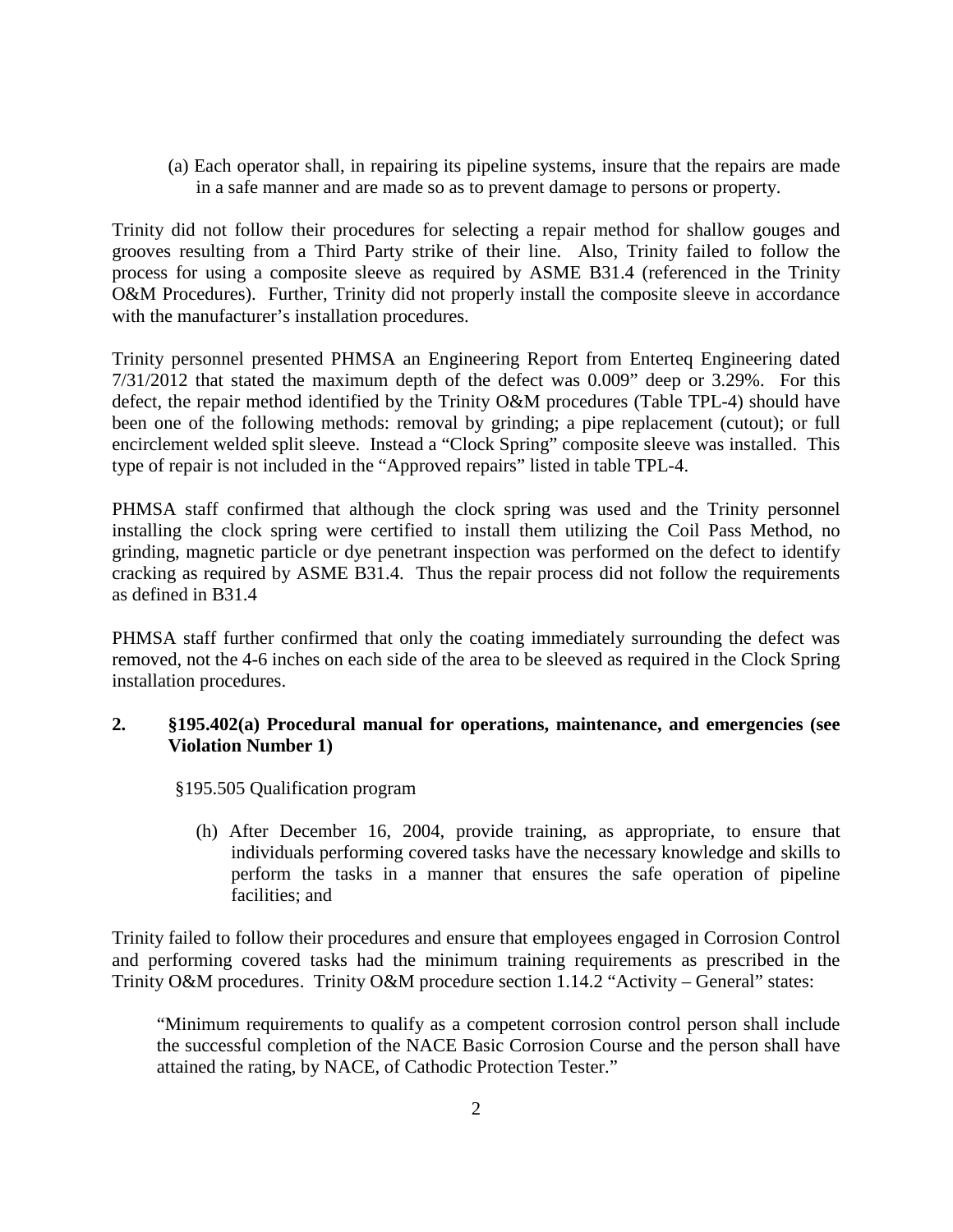PHMSA staff learned that employees engaged in corrosion control had not been certified by NACE as a Cathodic Protection Tester as required in the Trinity O&M procedures. PHMSA staff further confirmed that although an outside contractor was consulted, his involvement with the CP program was only once annually to review procedures and observe work being performed by qualified individuals to determine procedural effectiveness. The contractor was not consulted when changes to the CP system were required.

#### **3. §195.442 Damage Prevention Program**

- **(c) The damage prevention program required by paragraph (a) of this section must, at a minimum:**
	- **(5) Provide for temporary marking of buried pipelines in the area of excavation activity before, as far as practical, the activity begins.**
	- **(6) Provide as follows for inspection of pipelines that an operator has reason to believe could be damaged by excavation activities:**

Trinity failed to properly locate and mark their buried  $CO<sub>2</sub>$  pipeline in the area of excavation activity. Trinity also failed to provide onsite inspection during the excavation activity. This improper locate, marking and inspection resulted in the pipeline being struck by a "trencher."

On July 18, 2012, Trinity received a One Call Ticket Number 122006589 to locate their pipeline for a planned excavation. A Trinity employee responded and the line was located on July 20, 2012. Prior to work beginning on July 24, 2012, a second Trinity employee located the line to verify the original locator's markings.

Trinity O&M Procedure 1.8 "Activity Over/Near Trinity Pipelines" section 1.8.2 "Procedure" states:

"Determine the location of the pipeline in the area of the activities." "Determine the cover over the pipeline in the area of the activities." "Mark the route of the pipeline before any excavation activities."

At the time of the inspection, Trinity provided PHMSA staff with a document titled "Incident Report of Line Hit" Dated July 24, 2012. The report describes that a line was located by two separate individuals and that Trinity personnel were on site during the excavation until such time the work was no longer a concern to their line. PHMSA staff confirmed that two similar but different locating devices were used, one by each of the respective employees performing the line location. The report also describes that at 1100 hrs the contractor notified Trinity personnel that they had struck a metal line. Trinity personnel later confirmed that line to be the Trinity 12"  $CO<sub>2</sub>$  pipeline.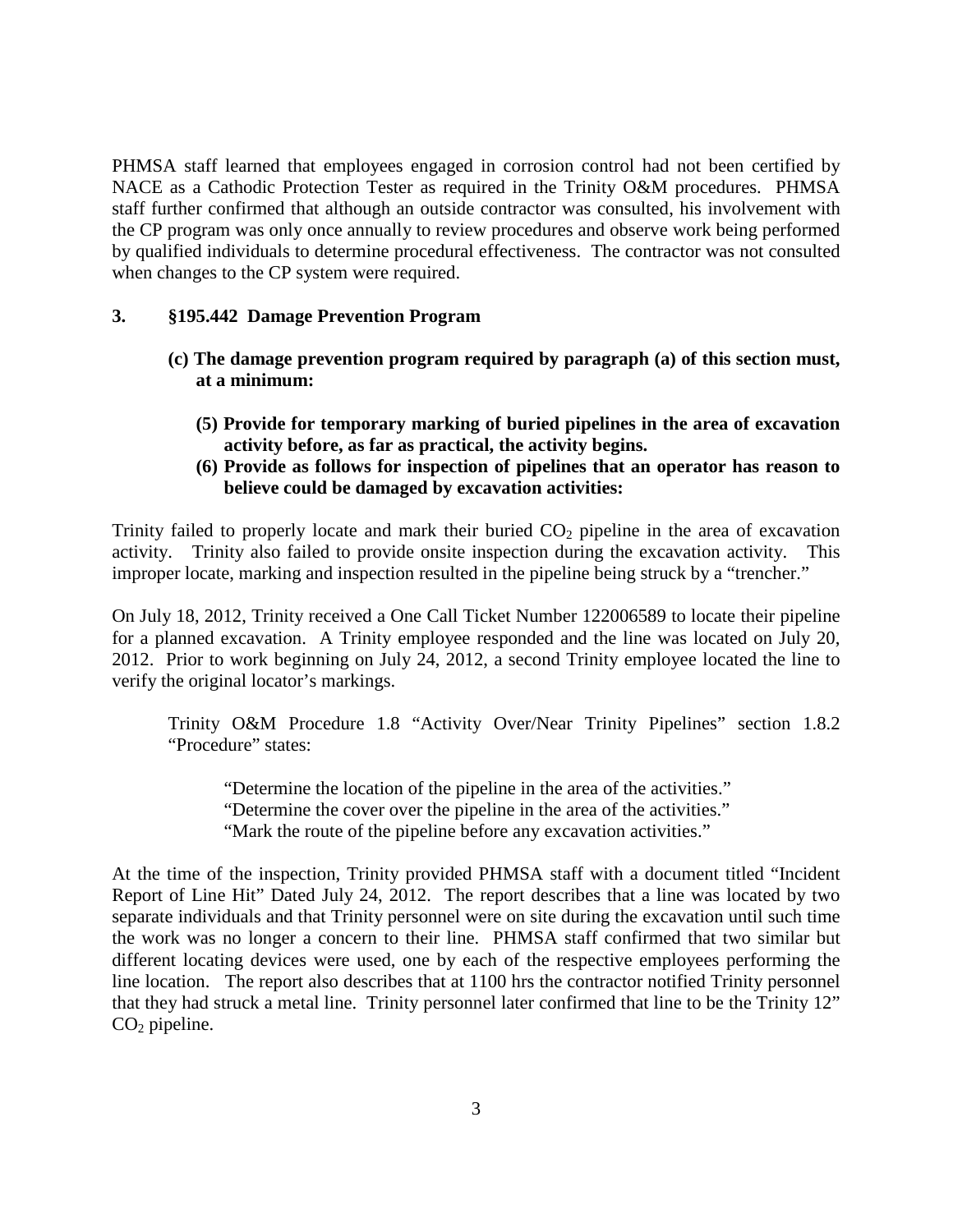Trinity personnel failed to properly mark their line and left the construction site prior to their line being crossed.

## **4. §195.571 What criteria must I use to determine the adequacy of cathodic protection?**

**Cathodic protection required by this Subpart must comply with one or more of the applicable criteria and other considerations for cathodic protection contained in paragraphs 6.2 and 6.3 of NACE SP 0169 (incorporated by reference, see § 195.3).**

Trinity failed to properly apply the -0.850 V "ON" criteria in determining the adequacy of cathodic protection on their pipeline system. Specifically, Trinity failed to consider voltage drop as required by paragraph 6.2 of NACE SP 0169.

Trinity personnel stated they only use the -0.850 V "ON" criteria referenced in paragraph 6.2.2.1.1 of NACE SP 0169. As Trinity is only using the -0.850V criteria, 6.2.2.1.1 of NACE SP 0169 applies.

Paragraph 6.2.2.1.1 states:

"A negative (cathodic) potential of at least 850 mV with the CP applied. This potential is measured with respect to a saturated copper/copper sulfate reference electrode contacting the electrolyte. Voltage drops other than those across the structure to-electrolyte boundary must be considered for valid interpretation of this voltage measurement.

NOTE: Consideration is understood to mean the application of sound engineering practice in determining the significance of voltage drops by methods such as:

- 6.2.2.1.1.1 Measuring or calculating the voltage drop(s);
- 6.2.2.1.1.2 Reviewing the historical performance of the CP system;
- 6.2.2.1.1.3 Evaluating the physical and electrical characteristics of the pipe and its environment; and
- 6.2.2.1.1.4 Determining whether or not there is physical evidence of corrosion."

After reviewing the Pipe to Soil Potential Survey for 2011, PHMSA staff could not identify how Trinity was considering voltage drop. Trinity personnel confirmed an interrupted survey has never been completed, nor has a Close Interval Survey been conducted. Trinity was unable to provide a justification or analysis for voltage drop consideration.

The evidence shows that Trinity failed to use proper criteria in determining the adequacy of cathodic protection on their pipeline system by failing to consider voltage drop. In the alternative, Trinity failed to provide records during the inspection that show voltage drop was considered as required by 195.589(c).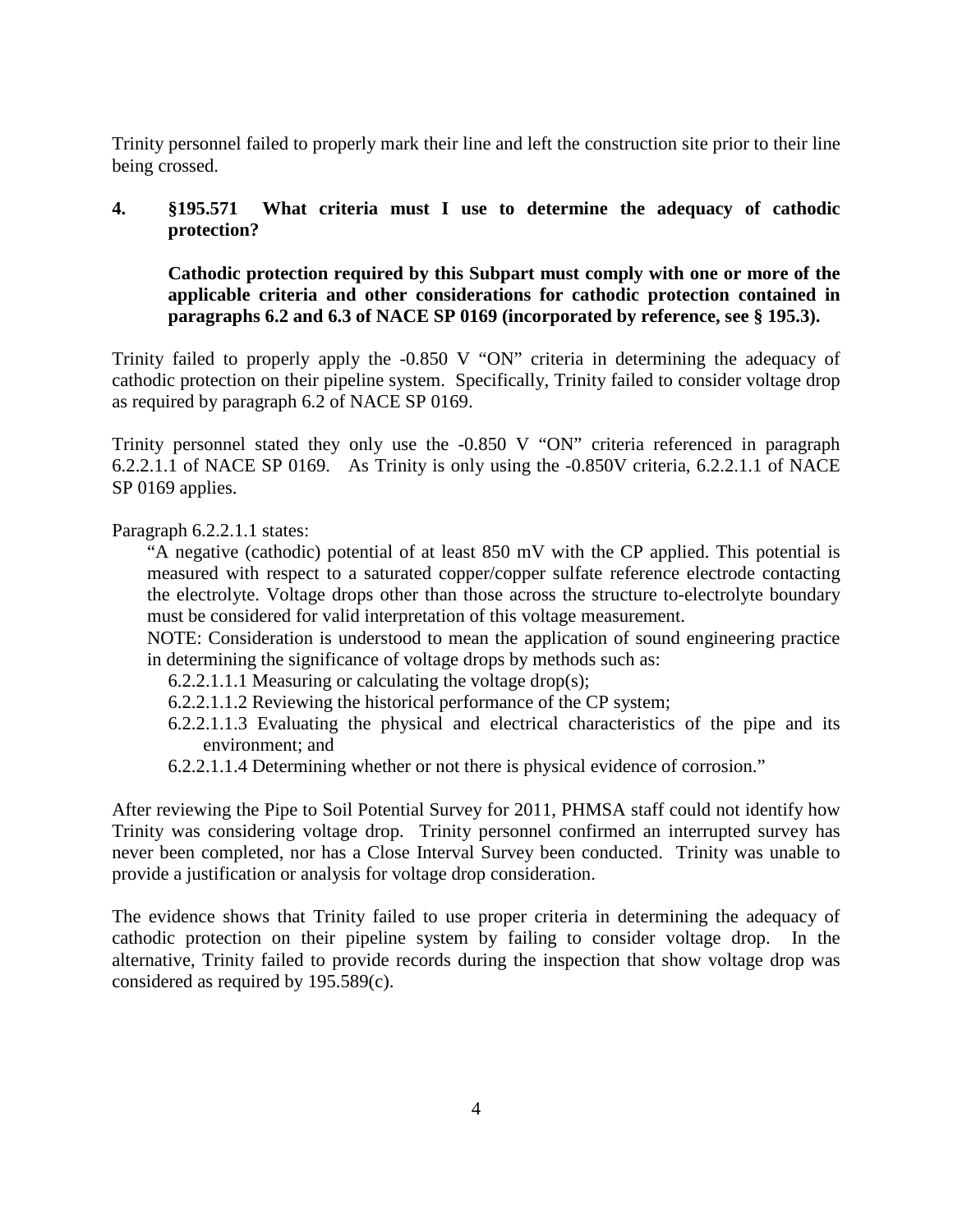- **5. §195.573 What must I do to monitor external corrosion control?** 
	- **(a) Protected pipelines. You must do the following to determine whether cathodic protection required by this subpart complies with § 195.571:** 
		- **(2) Identify not more than 2 years after cathodic protection is installed, the circumstances in which a close-interval survey or comparable technology is practicable and necessary to accomplish the objectives of paragraph 10.1.1.3 of NACE SP 0169 (incorporated by reference, see § 195.3).**

Trinity failed to identify, within the allotted 2 year timeframe, the circumstances in which a Close Interval Survey (CIS) or comparable technology is practicable and necessary to accomplish the objectives of paragraph 10.1.1.3 of NACE SP 0169 (incorporated by reference, see § 195.3).

Paragraph 10.1.1.3 of NACE SP 0169 10.1.1.3 states:

"Where practicable and determined necessary by sound engineering practice, a detailed (close-interval) potential survey should be conducted to

- (a) assess the effectiveness of the cathodic protection system;
- (b) provide base line operating data;
- (c) locate areas of inadequate protection levels;
- (d) identify locations likely to be adversely affected by construction, stray currents, or
- other unusual environmental conditions; or
- (e) select areas to be monitored periodically."

PHMSA staff learned that an interrupted survey has never been completed, nor has a CIS been conducted on the pipeline. As identified in paragraph 10.1.1.3 of NACE SP 0169 items (a) and (d), a CIS is not only used to assess the effectiveness of the cathodic protection levels, it will also identify locations likely to be adversely affected by construction, stray currents, or other unusual environmental conditions. Trinity was unable to provide documentation of any survey nor could they show PHMSA any criteria or procedure that would lead to Trinity identifying when or where to perform the surveys.

#### Warning Items

With respect to item 3 we have reviewed the circumstances and supporting documents involved in this case and have decided not to conduct additional enforcement action or penalty assessment proceedings at this time. We advise you to promptly correct these item(s). Failure to do so may result in additional enforcement action.

#### Proposed Compliance Order

With respect to items 1, 2, 4, and 5 pursuant to 49 United States Code § 60118, the Pipeline and Hazardous Materials Safety Administration proposes to issue a Compliance Order to Trinity. Please refer to the *Proposed Compliance Order*, which is enclosed and made a part of this Notice.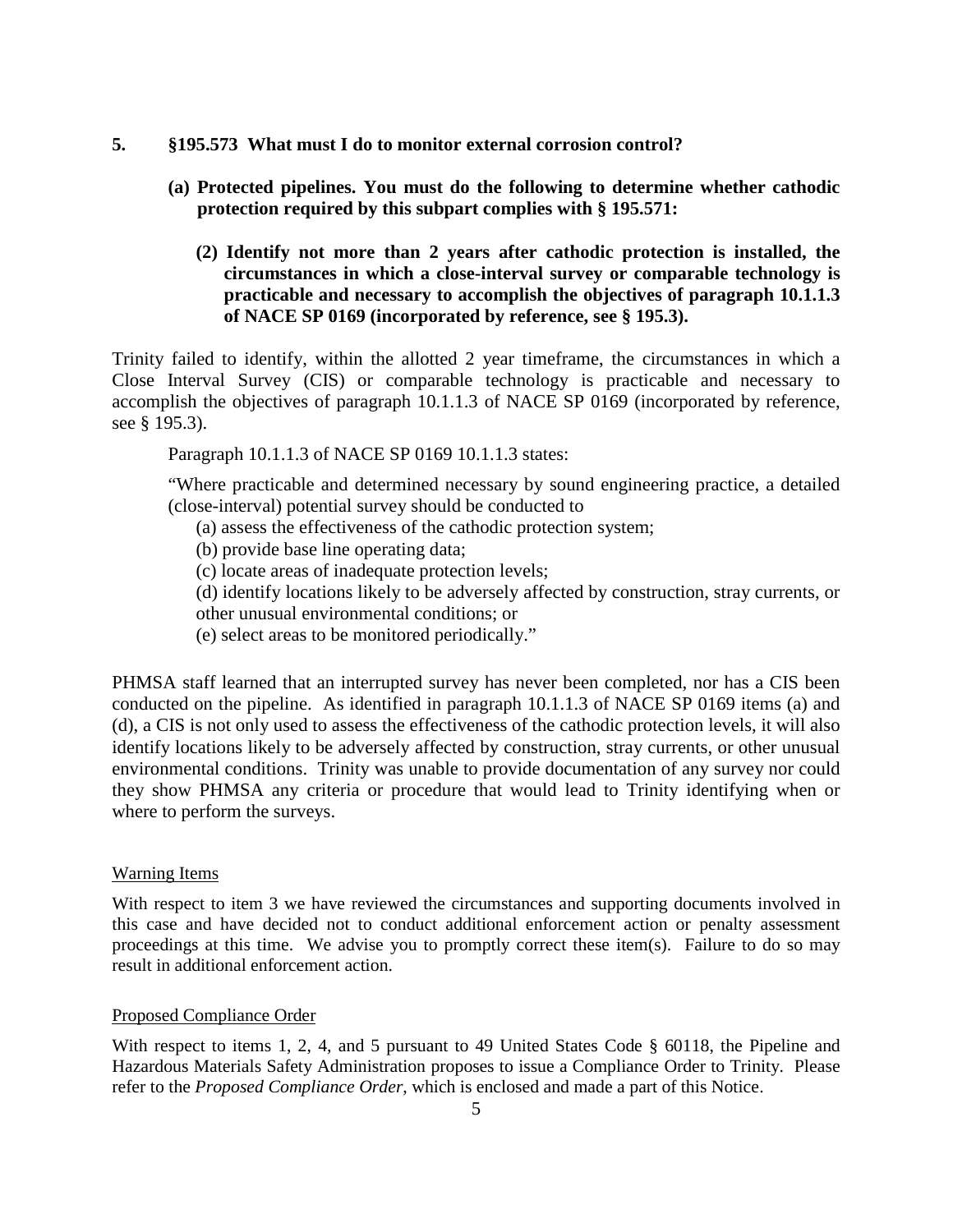#### Response to this Notice

Enclosed as part of this Notice is a document entitled *Response Options for Pipeline Operators in Compliance Proceedings*. Please refer to this document and note the response options. All material you submit in response to this enforcement action may be made publicly available. If you believe that any portion of your responsive material qualifies for confidential treatment under 5 U.S.C. 552(b), along with the complete original document you must provide a second copy of the document with the portions you believe qualify for confidential treatment redacted and an explanation of why you believe the redacted information qualifies for confidential treatment under 5 U.S.C. 552(b). If you do not respond within 30 days of receipt of this Notice, this constitutes a waiver of your right to contest the allegations in this Notice and authorizes the Associate Administrator for Pipeline Safety to find facts as alleged in this Notice without further notice to you and to issue a Final Order.

In your correspondence on this matter, please refer to **CPF 4-2013-5013** and for each document you submit, please provide a copy in electronic format whenever possible.

Sincerely,

R. M. Seeley Director, Southwest Region Pipeline and Hazardous Materials Safety Administration

Enclosures: *Proposed Compliance Order Response Options for Pipeline Operators in Compliance Proceedings*